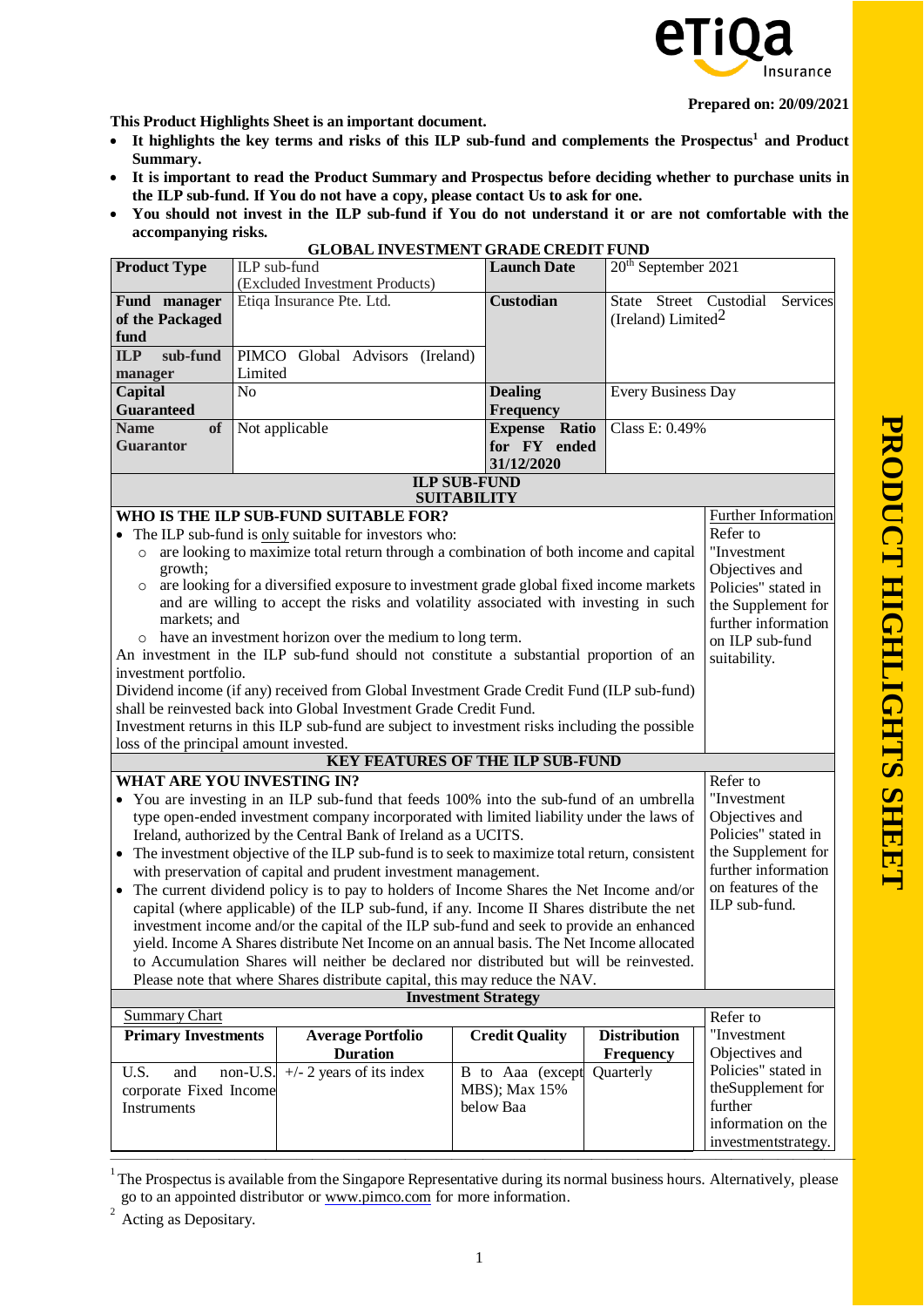

| The ILP sub-fund invests at least two-thirds of its assets in a diversified portfolio of<br>investment grade corporate Fixed Income Instruments of issuers, having their registered<br>office or predominant operations in at least three countries, one of which may be the U.S.<br>The ILP sub-fund invests primarily in investment grade Fixed Income Instruments, but may<br>$\bullet$<br>invest up to 15% of its assets in Fixed Income Instruments that are rated lower than Baa by<br>Moody's or lower than BBB by S&P or equivalently rated by Fitch, but rated at least B by<br>Moody's or S&P or equivalently rated by Fitch (or, if unrated, determined by the Investment<br>Advisor to be of comparable quality) with the exception of Mortgage Backed Securities (MBS)<br>for which there is no minimum credit rating requirement. Although there is no minimum<br>credit rating requirement for MBS, below investment grade MBS will be taken into account<br>when calculating the aforementioned 15% limit in below investment grade securities. The<br>ILP sub-fund may invest up to 25% of its assets in Fixed Income Instruments which are<br>economically tied to emerging market countries, of which some securities may be below<br>investment grade subject to the limits described above.<br>The ILP sub-fund will utilize a global investment grade credit strategy that seeks to deploy<br>the Investment Advisor's total return investment process and philosophy.<br>The ILP sub-fund may use derivative instruments such as futures, options and swap<br>agreements and may also enter into currency forward contracts. Such derivative instruments<br>may be used (i) for hedging purposes and/or (ii) for investment purposes and/or (iii)<br>efficient portfolio management. |                                                                                                                                                                                                                                                                                                                        |
|-------------------------------------------------------------------------------------------------------------------------------------------------------------------------------------------------------------------------------------------------------------------------------------------------------------------------------------------------------------------------------------------------------------------------------------------------------------------------------------------------------------------------------------------------------------------------------------------------------------------------------------------------------------------------------------------------------------------------------------------------------------------------------------------------------------------------------------------------------------------------------------------------------------------------------------------------------------------------------------------------------------------------------------------------------------------------------------------------------------------------------------------------------------------------------------------------------------------------------------------------------------------------------------------------------------------------------------------------------------------------------------------------------------------------------------------------------------------------------------------------------------------------------------------------------------------------------------------------------------------------------------------------------------------------------------------------------------------------------------------------------------------------------------------------------------|------------------------------------------------------------------------------------------------------------------------------------------------------------------------------------------------------------------------------------------------------------------------------------------------------------------------|
| <b>Parties Involved</b>                                                                                                                                                                                                                                                                                                                                                                                                                                                                                                                                                                                                                                                                                                                                                                                                                                                                                                                                                                                                                                                                                                                                                                                                                                                                                                                                                                                                                                                                                                                                                                                                                                                                                                                                                                                     |                                                                                                                                                                                                                                                                                                                        |
| WHO ARE YOU INVESTING WITH?<br>• Investment-Linked Plan Provider is Etiqa Insurance Pte. Ltd.<br>• The fund manager of the Packaged fund is Etiqa Insurance Pte. Ltd.<br>• The Company is Global Investors Series plc<br>• The ILP sub-fund manager is PIMCO Global Advisors (Ireland) Limited.<br>• The Investment Advisor is Pacific Investment Management Company LLC.<br>• The Sub-Investment Advisors are PIMCO Asia Pte Ltd and PIMCO Europe Ltd.<br>• The Depositary is State Street Custodial Services (Ireland) Limited.                                                                                                                                                                                                                                                                                                                                                                                                                                                                                                                                                                                                                                                                                                                                                                                                                                                                                                                                                                                                                                                                                                                                                                                                                                                                           | Refer to<br>"Management and<br>Administration"<br>stated in the<br>Prospectus for<br>further<br>information on the<br>role and<br>responsibilities of<br>these entities and<br>what happens if<br>they become<br>insolvent.<br>Refer to<br>"Investment,<br>Focus and<br>Approach" stated<br>in the Product<br>Summary. |
| <b>KEY RISKS</b>                                                                                                                                                                                                                                                                                                                                                                                                                                                                                                                                                                                                                                                                                                                                                                                                                                                                                                                                                                                                                                                                                                                                                                                                                                                                                                                                                                                                                                                                                                                                                                                                                                                                                                                                                                                            |                                                                                                                                                                                                                                                                                                                        |
| WHAT ARE THE KEY RISKS OF THIS INVESTMENT?<br>The value of Shares of the ILP sub-fund can go down as well as up and an investor may not get<br>back the amount invested. These risk factors may cause You to lose some or all of Your<br>investment.                                                                                                                                                                                                                                                                                                                                                                                                                                                                                                                                                                                                                                                                                                                                                                                                                                                                                                                                                                                                                                                                                                                                                                                                                                                                                                                                                                                                                                                                                                                                                        | Refer to "Risk<br>Factors and Use of<br>Derivatives"<br>stated in the<br>Prospectus for<br>further<br>information on<br>risks of the ILP<br>sub-fund.                                                                                                                                                                  |
| <b>Market and Credit Risks</b>                                                                                                                                                                                                                                                                                                                                                                                                                                                                                                                                                                                                                                                                                                                                                                                                                                                                                                                                                                                                                                                                                                                                                                                                                                                                                                                                                                                                                                                                                                                                                                                                                                                                                                                                                                              |                                                                                                                                                                                                                                                                                                                        |
| The ILP sub-fund is subject to credit risk as it could lose money if the issuer or guarantor<br>$\bullet$<br>of a Fixed Income Security in which it invests, or counterparty to a derivatives contract, is<br>unable or unwilling to meet its financial obligations.<br>The ILP sub-fund is subject to currency risk as changes in exchange rates between<br>currencies or the conversion from one currency to another may cause the value of the ILP<br>sub-fund's investments to diminish or increase.<br>The ILP sub-fund is subject to interest rate risk as the value of Fixed Income Securities<br>held by the ILP sub-fund is likely to decrease if nominal interest rates rise.                                                                                                                                                                                                                                                                                                                                                                                                                                                                                                                                                                                                                                                                                                                                                                                                                                                                                                                                                                                                                                                                                                                     |                                                                                                                                                                                                                                                                                                                        |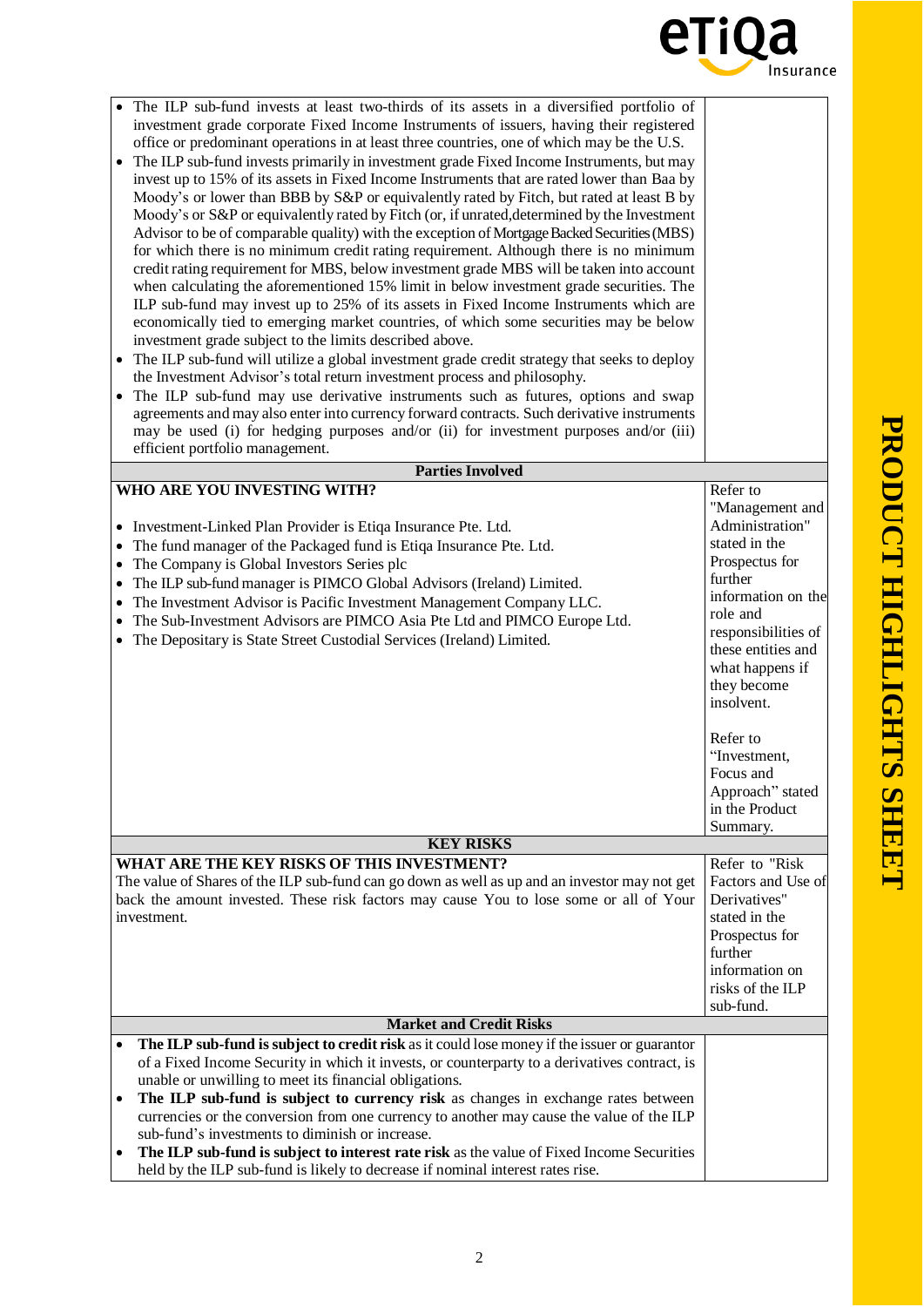

|           |                                                                                                                                                                                                                                                                                                                                                                                                         | <b>Liquidity Risks</b>                                                                            |                  |  |  |  |
|-----------|---------------------------------------------------------------------------------------------------------------------------------------------------------------------------------------------------------------------------------------------------------------------------------------------------------------------------------------------------------------------------------------------------------|---------------------------------------------------------------------------------------------------|------------------|--|--|--|
|           | The ILP sub-fund is exposed to liquidity risk where it invests in derivative instruments                                                                                                                                                                                                                                                                                                                |                                                                                                   |                  |  |  |  |
|           | which are difficult to purchase or sell. If a derivative transaction is particularly large or if                                                                                                                                                                                                                                                                                                        |                                                                                                   |                  |  |  |  |
|           | the relevant market is illiquid, it may not be possible to initiate a transaction or liquidate a                                                                                                                                                                                                                                                                                                        |                                                                                                   |                  |  |  |  |
|           | position at an advantageous time or price. The ILP sub-fund is not listed in Singapore and                                                                                                                                                                                                                                                                                                              |                                                                                                   |                  |  |  |  |
|           | all redemption requests should be made to the fund manager. You can redeem only on                                                                                                                                                                                                                                                                                                                      |                                                                                                   |                  |  |  |  |
|           | Dealing Days. There is no secondary market in Singapore for the ILP sub-fund.                                                                                                                                                                                                                                                                                                                           |                                                                                                   |                  |  |  |  |
|           |                                                                                                                                                                                                                                                                                                                                                                                                         | <b>Product-Specific Risks</b>                                                                     |                  |  |  |  |
|           |                                                                                                                                                                                                                                                                                                                                                                                                         | The ILP sub-fund's use of derivative instruments is subject to the derivatives risks              |                  |  |  |  |
|           |                                                                                                                                                                                                                                                                                                                                                                                                         | described in the Irish Prospectus, such as liquidity risk, interest rate risk, market             |                  |  |  |  |
|           | risk, credit risk and management risk. Derivatives will typically be used as a substitute                                                                                                                                                                                                                                                                                                               |                                                                                                   |                  |  |  |  |
|           | for taking a position in the asset.                                                                                                                                                                                                                                                                                                                                                                     |                                                                                                   |                  |  |  |  |
| $\bullet$ | The ILP sub-fund is subject to global investment risk as securities of certain                                                                                                                                                                                                                                                                                                                          |                                                                                                   |                  |  |  |  |
|           | international jurisdictions may experience more rapid and extreme changes in value.                                                                                                                                                                                                                                                                                                                     |                                                                                                   |                  |  |  |  |
|           |                                                                                                                                                                                                                                                                                                                                                                                                         | The ILP sub-fund may be subject to high yield risks such as greater levels of interest            |                  |  |  |  |
|           |                                                                                                                                                                                                                                                                                                                                                                                                         | rate, credit and liquidity risks than ILP sub-funds that do not invest in such securities.        |                  |  |  |  |
|           | The ILP sub-fund is subject to emerging markets risk as it invests in securities of issuers                                                                                                                                                                                                                                                                                                             |                                                                                                   |                  |  |  |  |
|           |                                                                                                                                                                                                                                                                                                                                                                                                         | based in developing economies which may present market, credit, currency, liquidity,              |                  |  |  |  |
|           |                                                                                                                                                                                                                                                                                                                                                                                                         | legal, political and other risks different from, and potentially greater than, the risks of       |                  |  |  |  |
|           | investing in developed foreign countries.                                                                                                                                                                                                                                                                                                                                                               |                                                                                                   |                  |  |  |  |
|           | The ILP sub-fund may be subject to Euro-related risks as it may have investment                                                                                                                                                                                                                                                                                                                         |                                                                                                   |                  |  |  |  |
|           |                                                                                                                                                                                                                                                                                                                                                                                                         | exposure to Europe and the Eurozone, and in light of the sovereign debt crisis in Europe          |                  |  |  |  |
|           |                                                                                                                                                                                                                                                                                                                                                                                                         | there is the possible risk of a destabilizing effect on all Eurozone economies if a country exits |                  |  |  |  |
|           | from the Euro or if the Euro ceases to exist as a single currency.                                                                                                                                                                                                                                                                                                                                      |                                                                                                   |                  |  |  |  |
|           |                                                                                                                                                                                                                                                                                                                                                                                                         | Dividends are payable out of capital for some share classes, as a result capital will be          |                  |  |  |  |
|           | eroded.                                                                                                                                                                                                                                                                                                                                                                                                 |                                                                                                   |                  |  |  |  |
|           | The ILP sub-fund may be subject to risks from directly investing in Fixed Income<br>Instruments traded on China Inter-Bank Bond Market ("CIBM"). The ILP sub-fund<br>may be exposed to liquidity risks, settlement risks, default of counterparties and market<br>volatility associated with CIBM. The CIBM rules are also relatively new and still<br>subject to further clarification and/or changes. |                                                                                                   |                  |  |  |  |
|           |                                                                                                                                                                                                                                                                                                                                                                                                         | <b>FEES AND CHARGES</b>                                                                           |                  |  |  |  |
|           |                                                                                                                                                                                                                                                                                                                                                                                                         | WHAT ARE THE FEES AND CHARGES OF THIS INVESTMENT?                                                 | Refer to section |  |  |  |
|           |                                                                                                                                                                                                                                                                                                                                                                                                         |                                                                                                   | "Fees and        |  |  |  |
|           | You will need to pay the following fees and charges.                                                                                                                                                                                                                                                                                                                                                    |                                                                                                   |                  |  |  |  |
|           | Payable directly by You                                                                                                                                                                                                                                                                                                                                                                                 |                                                                                                   |                  |  |  |  |
|           |                                                                                                                                                                                                                                                                                                                                                                                                         |                                                                                                   | for more         |  |  |  |
|           | <b>Fund Switch Charge</b>                                                                                                                                                                                                                                                                                                                                                                               | Currently nil.                                                                                    | information.     |  |  |  |
|           |                                                                                                                                                                                                                                                                                                                                                                                                         |                                                                                                   |                  |  |  |  |
|           | Payable by the ILP sub-fund from invested proceeds                                                                                                                                                                                                                                                                                                                                                      |                                                                                                   |                  |  |  |  |
|           |                                                                                                                                                                                                                                                                                                                                                                                                         | The ILP sub-fund will pay the following fees and charges to the fund manager, ILP sub-fund        |                  |  |  |  |
|           | manager, Trustee and other parties:                                                                                                                                                                                                                                                                                                                                                                     |                                                                                                   |                  |  |  |  |
|           |                                                                                                                                                                                                                                                                                                                                                                                                         |                                                                                                   |                  |  |  |  |
|           | <b>Management Charge Fee</b>                                                                                                                                                                                                                                                                                                                                                                            | 0.75% per annum of account value                                                                  |                  |  |  |  |
|           |                                                                                                                                                                                                                                                                                                                                                                                                         | through cancelling of units.                                                                      |                  |  |  |  |
|           | <b>Fund Management Fee</b>                                                                                                                                                                                                                                                                                                                                                                              | 1.55% (max 4%) of the account value per                                                           |                  |  |  |  |
|           | annum.                                                                                                                                                                                                                                                                                                                                                                                                  |                                                                                                   |                  |  |  |  |
|           |                                                                                                                                                                                                                                                                                                                                                                                                         |                                                                                                   |                  |  |  |  |
|           |                                                                                                                                                                                                                                                                                                                                                                                                         |                                                                                                   |                  |  |  |  |
|           |                                                                                                                                                                                                                                                                                                                                                                                                         | These fees and charges are not guaranteed. We may change the fees and charges or introduce        |                  |  |  |  |
|           |                                                                                                                                                                                                                                                                                                                                                                                                         | new fees and charges as long as they will not exceed the maximum limit stated in the Product      |                  |  |  |  |
|           |                                                                                                                                                                                                                                                                                                                                                                                                         | Summary or Fund Factsheet. We will give You written notification of thirty (30) days before       |                  |  |  |  |
|           | We make the change.                                                                                                                                                                                                                                                                                                                                                                                     |                                                                                                   |                  |  |  |  |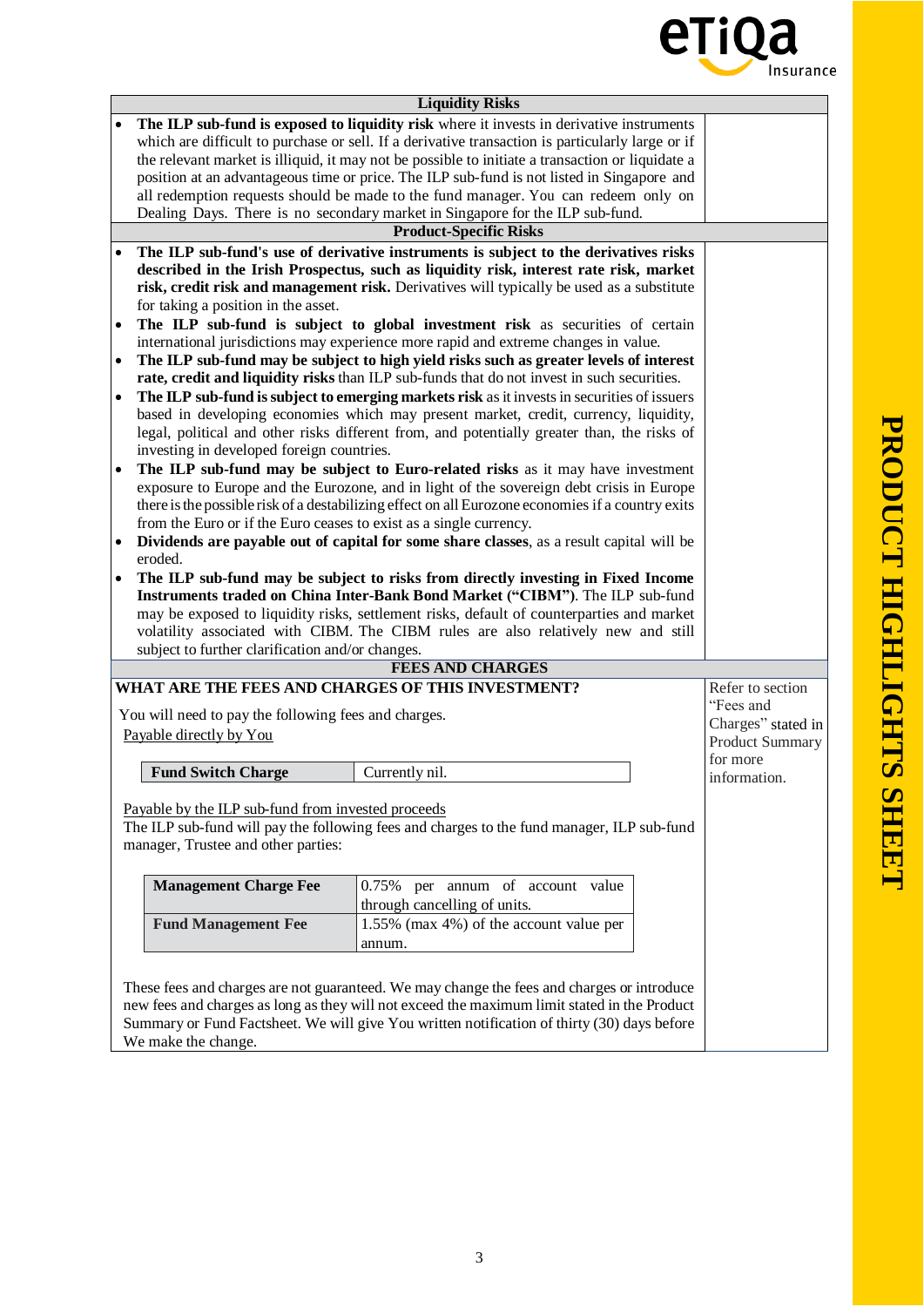

| VALUATIONS AND EXITING FROM THIS INVESTMENT<br><b>HOW OFTEN ARE VALUATIONS AVAILABLE?</b><br>Valuations are available on each Business Day. The subscription and redemption prices<br>are published in www.tiq.com.sg / www.etiqa.com.sg.<br>HOW CAN YOU EXIT FROM THIS INVESTMENT AND WHAT ARE THE RISKS<br>AND COSTS IN DOING SO?<br>You can exit the Packaged fund any time by submitting a surrender / withdrawal<br>request to Us via the Tiq by Etiqa mobile application or through the TiqConnect<br>customer portal on www.tiq.com.sg / www.etiqa.com.sg.<br>You may return this policy for cancellation within fourteen (14) days after You receive<br>the policy document, for any reason. We will refund You the Premiums You have paid<br>less any change in the unit price(s) of the Packaged fund and any costs incurred by Us<br>in assessing the risk under the policy, such as payments for medical check-up and<br>other expenses. Any partial withdrawal(s) previously paid to You under this policy<br>will also be deducted.<br>Should the free look request be received before 3 p.m. (Singapore time), We will use<br>the unit price for the current Business Day or else it will be based on the unit price on<br>the next Business Day. In the event that the account value of the Packaged fund of<br>Your policy is more than the Premium paid, We will only refund the Premium paid.<br>If the redemption request is received by Us before 3 p.m. (Singapore time) on a<br>Business Day, the redemption request will be taken to have been received on that<br>Business Day and You will receive that Business Day's redemption price and subject<br>to the ILP sub-fund manager's pricing policy. If You miss the cut-off time, Your order<br>will be based on the next Business Day's redemption price.<br>The following example illustrates the amount of redemption proceeds You will receive |                                          | Refer to "Pricing and<br>Dealing Deadlines",<br>"Settlement for<br>Redemption" and<br>"Free Look Period"<br>stated in Product<br>Summary for further<br>information. |
|-------------------------------------------------------------------------------------------------------------------------------------------------------------------------------------------------------------------------------------------------------------------------------------------------------------------------------------------------------------------------------------------------------------------------------------------------------------------------------------------------------------------------------------------------------------------------------------------------------------------------------------------------------------------------------------------------------------------------------------------------------------------------------------------------------------------------------------------------------------------------------------------------------------------------------------------------------------------------------------------------------------------------------------------------------------------------------------------------------------------------------------------------------------------------------------------------------------------------------------------------------------------------------------------------------------------------------------------------------------------------------------------------------------------------------------------------------------------------------------------------------------------------------------------------------------------------------------------------------------------------------------------------------------------------------------------------------------------------------------------------------------------------------------------------------------------------------------------------------------------------------------------------------------------------------|------------------------------------------|----------------------------------------------------------------------------------------------------------------------------------------------------------------------|
| based on a redemption of 1,000 units and a notional redemption price of S\$0.95*:<br>Number of units to<br>Redemption Price<br>Gross Redemption<br>be Redeemed<br>Proceeds<br>$\overline{\mathbf{X}}$<br>S\$0.95<br>1,000<br>S\$950<br>$=$<br>* The actual redemption price of the units will fluctuate according to the net asset value<br>of the units.                                                                                                                                                                                                                                                                                                                                                                                                                                                                                                                                                                                                                                                                                                                                                                                                                                                                                                                                                                                                                                                                                                                                                                                                                                                                                                                                                                                                                                                                                                                                                                     | Net Redemption<br>Proceeds<br>$=$ S\$950 |                                                                                                                                                                      |
| <b>CONTACT INFORMATION</b>                                                                                                                                                                                                                                                                                                                                                                                                                                                                                                                                                                                                                                                                                                                                                                                                                                                                                                                                                                                                                                                                                                                                                                                                                                                                                                                                                                                                                                                                                                                                                                                                                                                                                                                                                                                                                                                                                                    |                                          |                                                                                                                                                                      |
| <b>HOW DO YOU CONTACT US?</b>                                                                                                                                                                                                                                                                                                                                                                                                                                                                                                                                                                                                                                                                                                                                                                                                                                                                                                                                                                                                                                                                                                                                                                                                                                                                                                                                                                                                                                                                                                                                                                                                                                                                                                                                                                                                                                                                                                 |                                          |                                                                                                                                                                      |
| You may email Us at customer.service@etiqa.com.sg or contact Our Etiqa Customer Care<br>Hotline +65 6887 8777<br>Customer Service Centre: One Raffles Quay, #22-01 North Tower, Singapore 048583<br>Monday - Friday, 8.30am - 5.30pm (excluding Public Holidays)                                                                                                                                                                                                                                                                                                                                                                                                                                                                                                                                                                                                                                                                                                                                                                                                                                                                                                                                                                                                                                                                                                                                                                                                                                                                                                                                                                                                                                                                                                                                                                                                                                                              |                                          |                                                                                                                                                                      |
|                                                                                                                                                                                                                                                                                                                                                                                                                                                                                                                                                                                                                                                                                                                                                                                                                                                                                                                                                                                                                                                                                                                                                                                                                                                                                                                                                                                                                                                                                                                                                                                                                                                                                                                                                                                                                                                                                                                               |                                          |                                                                                                                                                                      |